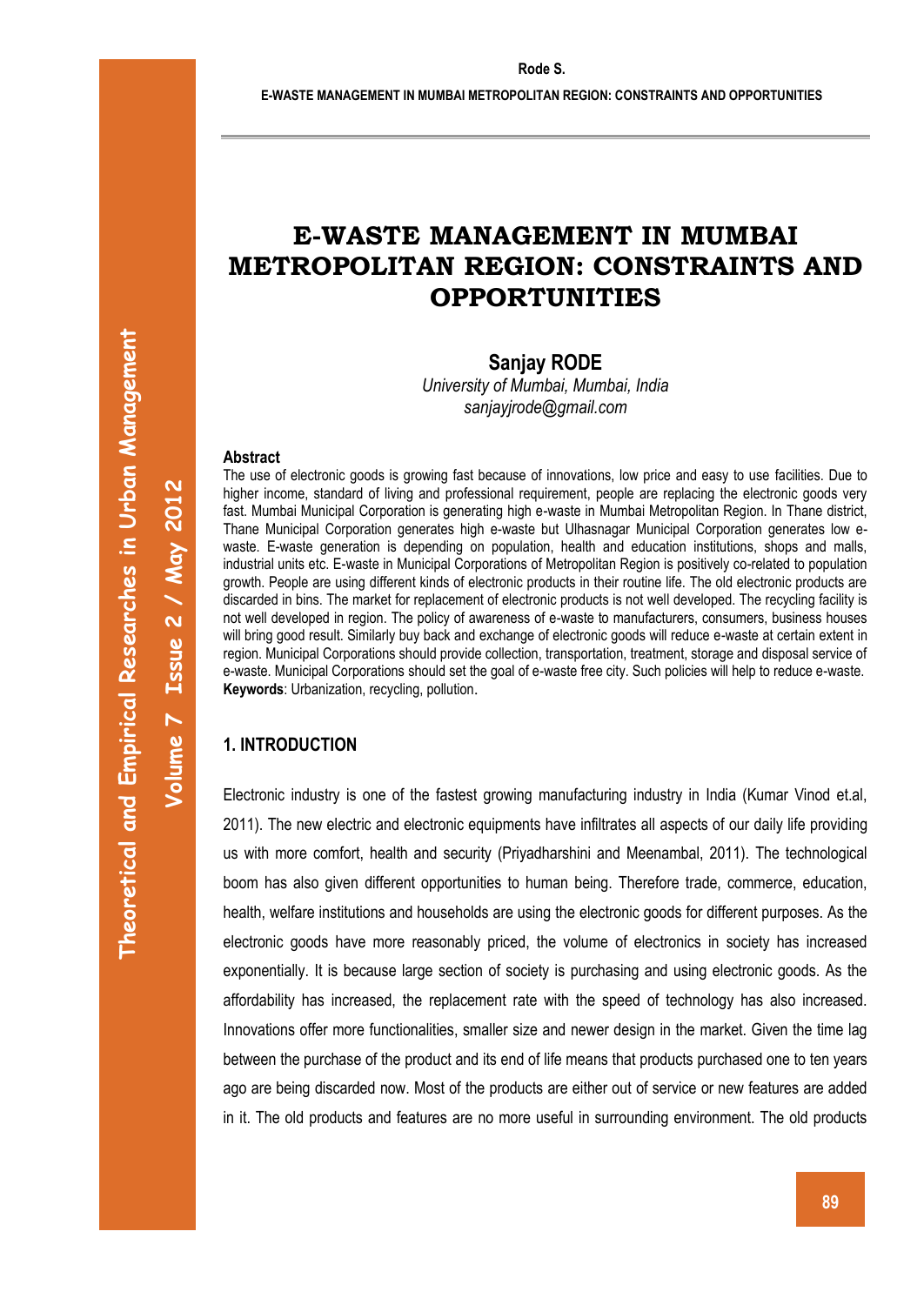Theoretical and Empirical Researches in Urban Management

 **NON-MOTORIZED TRANSPORTATION – AN EDUCATIONAL CHALLENGE FOR URBAN COMMUNITIES** 

are either discarded or they are replaced by people. But the replacement system of old electronic products is not well functional in markets.

Maharashtra state is number one in e-waste production in India. Mumbai city is a financial and cultural capital of India. It generates more employment opportunities and attracts skilled labor force across the country. Due to high density of population, skilled labor force and technological innovations, electronic waste is growing fast in city. According to Central pollution control board (CPCB), Mumbai is at top in order to generate e-waste in the country. The Mumbai metropolitan region will generate 2.92 lakh ton ewastes in 2020. It means e-waste is continuously rising with alarming rate in region.

At present, e-waste disposal is mixed with solid waste. It is posing a greater threat for environmental degradation and the effects are much more than they are estimated. E-waste that is land filled pollutes water, soil and air. E-waste contaminates rivers, wells and other water resources in the region. The air gets pollute due to emission of gases and burning of e-waste. The fertility of land declines due to ewaste landfill. Effects of e-waste on human health are widely observed. E-waste of chemicals such as lead, mercury, copper found in computer screens and televisions are poisonous. It can lead to fatal diseases like cancer, kidney failure, thyroid, hormone disruption and damage.

Most of the informal units are responsible for e-waste collection, segregation and disposal. Nearly 95 percent of the e-waste in region is processed by the informal sector. Women and children are collecting the e-waste in the metropolitan region. Women and children are less educated and they do not have much knowledge of e-waste. They collect e-waste and sell it to the retailer. In replace of that, they get few amount of money which is used for daily livelihood. Waste pickers are from poorer section of society therefore they can afford to work at lower wage. They do not get any medical allowance or compensation for injury. They are also not aware of such rights. They do not prefer to wear masks and hand gloves while handling e-waste. They are at high health risk due to exposure to dangerous and slow poisoning chemicals. But lower labor cost, high unemployment rate, migration and lack of protest are the reasons of the waste pickers working for e-waste collection.

E-waste management depends on the attitude of citizens. But lack of awareness among city residents is the major hurdle to keep e-waste management system in order (Ciocoiu et all, 2011). Consumers can affect the e-waste through environment friendly products, maintenance and environment conscious operation of products and careful disposal. The supplies of the product can affect the e-waste generation through offering environment friendly materials and components. The manufacturers can reduce the life cycle environment impacts of their products through influence. It can be done through product design, material choice, manufacturing process, product delivery and product system support.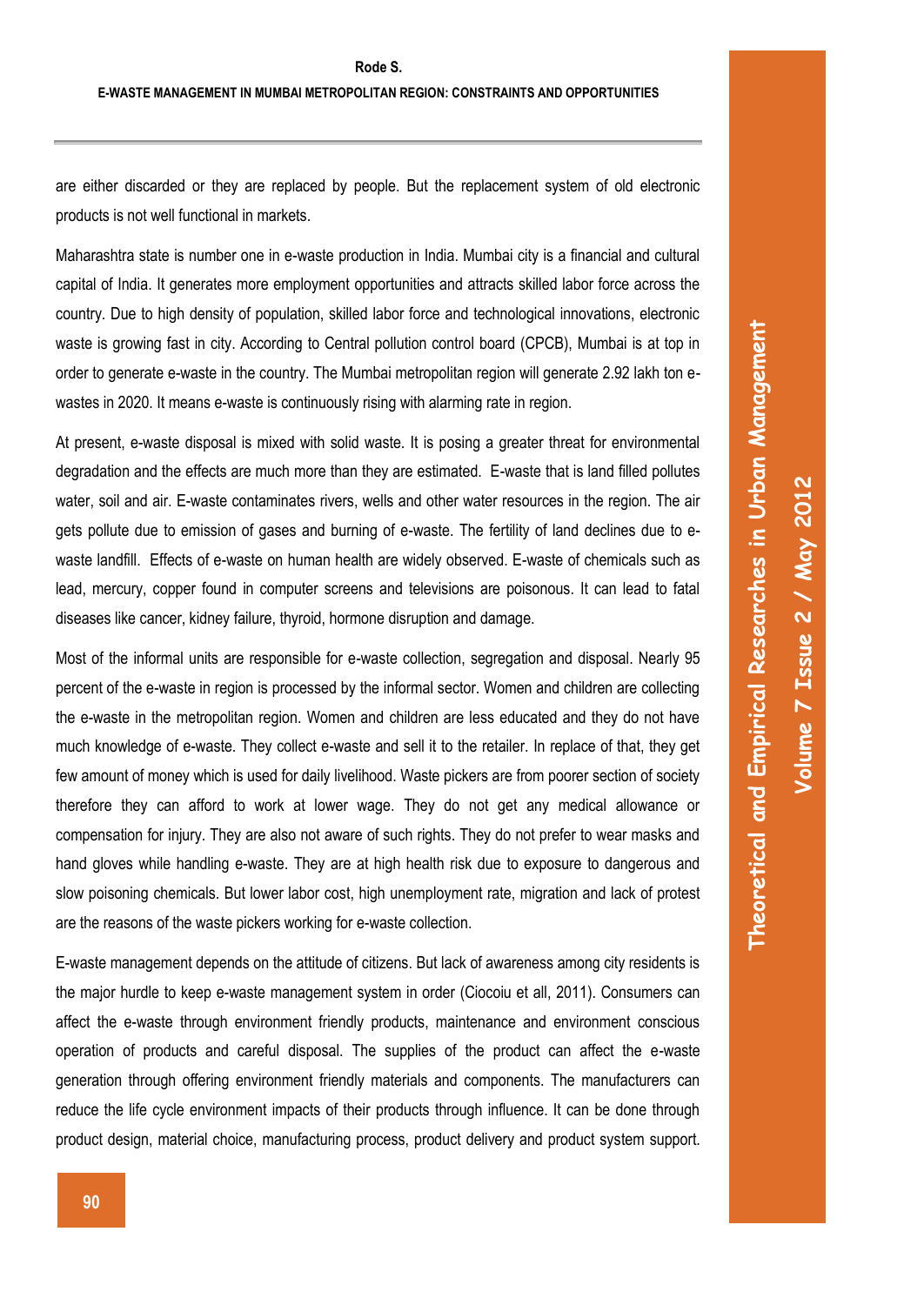#### **Rode S.**

 **NON-MOTORIZED TRANSPORTATION – AN EDUCATIONAL CHALLENGE FOR URBAN COMMUNITIES** 

**Volume 7 Issue 2 / May 2012** 

Volume 7 Issue 2 / May 2012

But the efforts in awareness, manufacturing, segregation of e-waste and disposal are very low. E-waste is usually regarded as a waste problem which can cause environmental damage if not dealt with in an appropriate way. However the enormous resource impact of electrical and electronic equipment is widely overlooked. The electronic and electrical devices lead not only to significant environmental problems but also to systematic depletion of the resource base in secondary material (Schluep M. et.al 2009). Therefore e-waste needs to manage from manufacturing to recycling.

### *1.1. Definition of e-waste*

There are different definitions are given for the e-waste by different authors and organizations. But the most common definition of e-waste is given as follows.

Electronic waste which is commonly referred as "e-waste" is the new byproduct of the InfoTech society. It is a physical waste in the form of old discarded, end of life electronics.

Alternatively, it can be defined as "E-waste is electronic waste. It includes a broad and growing range of electronic devices from large household appliances such as refrigerators, air conditioners, cellular phones, computers and other electronic goods".

Similarly , e-waste can be defined as the result when consumer , business and household devices are disposed or sent for re-cycling example , television, computers , audio-equipments , VCR,DVD, telephone, Fax, Xerox machines, wireless devices, video games, other household electronic equipments. All the above definitions explain about electronic goods which are used and discarded when new electronic goods are bought.

#### *1.2. Solid waste and e-waste*

Solid waste contains dry and wet solid waste and it is regularly collected from the dustbins and common area. The dry waste can be composted whereas the wet waste can be send to the landfill sites (Plesea and Visan, 2010). Solid waste is not much harmful for human being as compare to e-waste. E-waste has been categorized into ten categories. The main e-waste categories are large household appliances, IT and telecom and consumer equipments. Refrigerator and washing machine represent large household appliances, personnel computer monitor and laptop represent IT and telecom, television represents consumer equipment (Pinto V.N.2008). The e-waste has high material complexity and toxicity. Such toxic creates serious pollution upon disposal. Most types of the e-waste contain a combination of low and high value of hazardous material like Pb, Hg and plastic etc. The Pb is considered major element of the glass of CRT's and it is a part of monitor. Another component in many e-wastes is printed wire boards (PWBs) which contain lead (Pb) and brominates flame retardants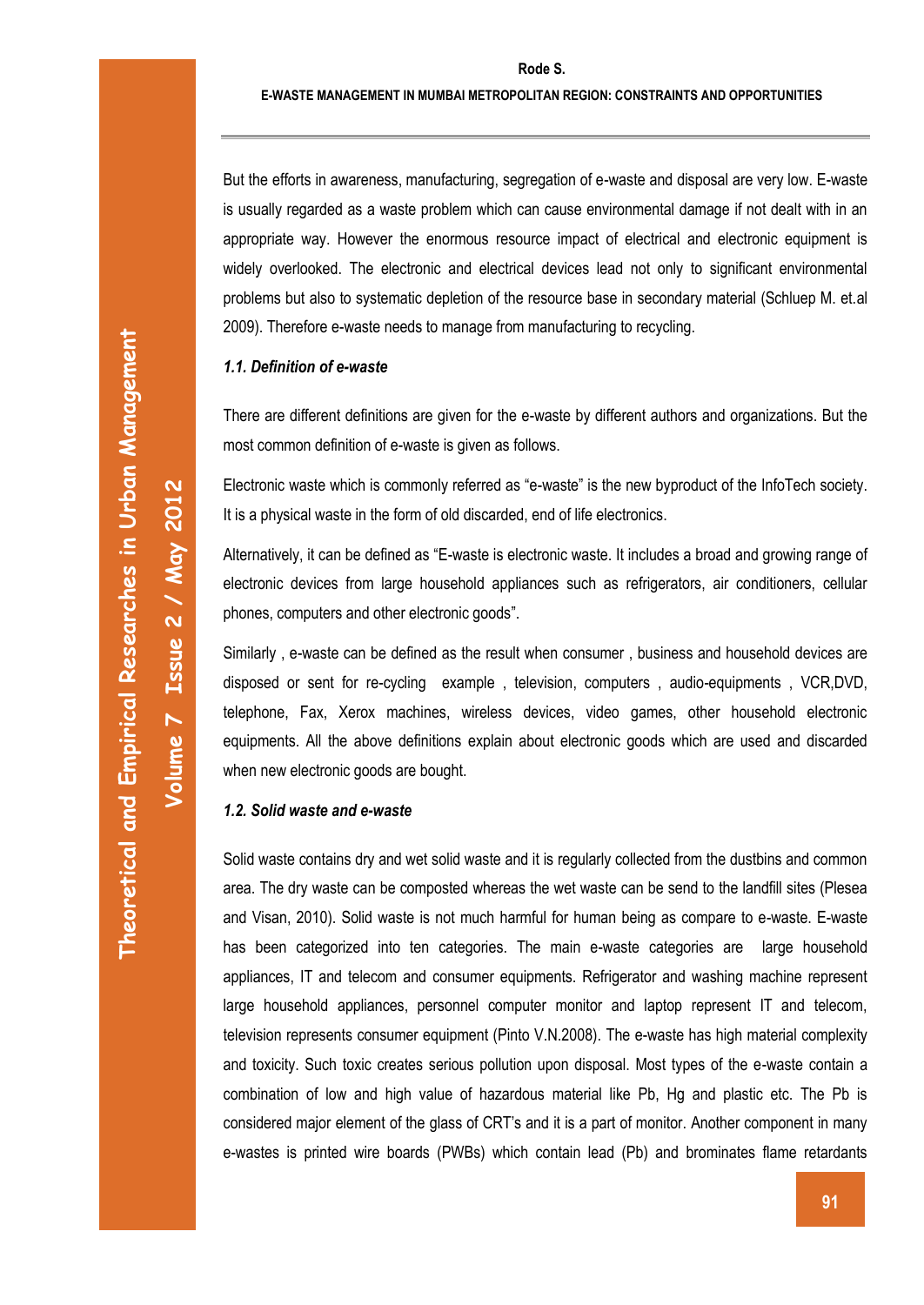(BFRs). These hazardous materials in the obsolete electronics can be realized to the environment during disposal. It can cause an adverse impact to human and environment.

#### *1.3. Objectives of study*

The main objective of the study is to understand the disposal of end of life appliances which includes their collection, financing and recycling through the description, analysis and comparison of the prevalent practices. The other objectives are explained as follows.

- 1. Identify the actual quantity of e-waste in Mumbai Metropolitan Region
- 2. Study the present e-waste management practices and different risks associated with it.
- 3. Estimate the future e-waste generation in region
- 4. Suggest new e-waste management system for long term in MMRDA.
- 5. Suggest alternative solutions for end users , manufactures and producers of e-waste

### *1.4. Aim of study*

The study has major aim to understand the process of buying of a product to disposal of e-waste. This paper aims to suggest policies to increase the awareness among the citizens, producers and manufacturers. Some technical, administrative and legal measures must be taken into consideration. The efforts would be to promote the use of environment friendly design, material and energy in electronic products. They are easy to dispose. Similarly the study also aims to suggest the methods for building knowledge sharing of e-waste at regional and municipal level. The knowledge base will include guidelines, and good practices on e-waste management. Capacity building activities will be last part and it includes training, awareness program etc.

### **2. E-WASTE VALUE CHAIN AND MANAGEMENT**

E-waste management is more complex than the household solid waste. There are different companies which are producing the electronic goods. They have their own production units and they always do research and development and produce the new machines or products. The manufacturers purchase the inputs and manufacture various finish products. Most of the manufacturers assemble electronic products. All consumers buy the products from the manufacturing unit and producer. Some producers also produce the finish products and sell directly to consumer. Some consumers import the various electronic goods. They are much cheaper and quality of electronic goods is good.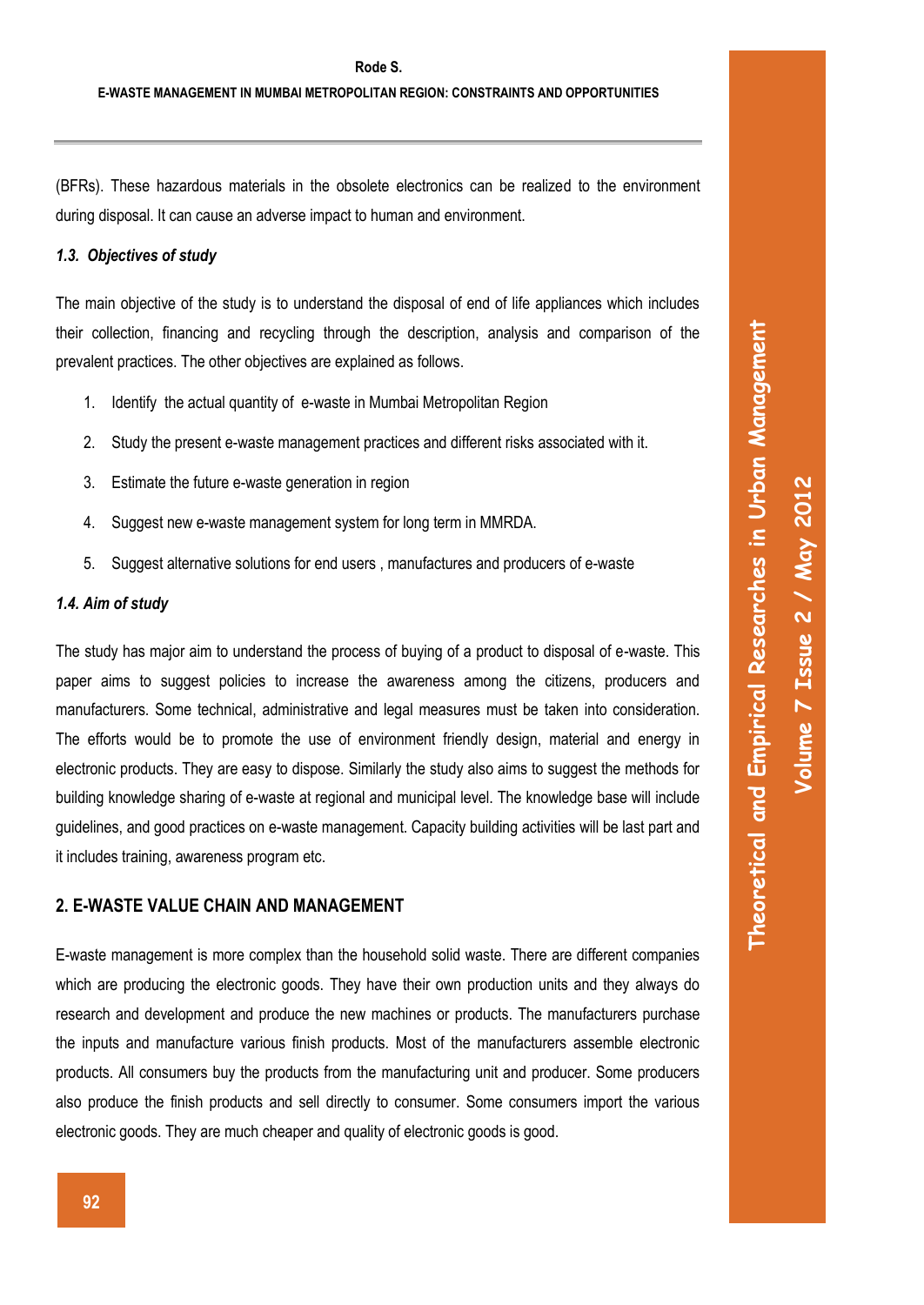#### **E-WASTE MANAGEMENT IN MUMBAI METROPOLITAN REGION: CONSTRAINTS AND OPPORTUNITIES**

 **NON-MOTORIZED TRANSPORTATION – AN EDUCATIONAL CHALLENGE FOR URBAN COMMUNITIES** 



FIGURE 1 - E-WASTE VALUE CHAIN

All the consumers such as households, business houses, government and others buy the products from the manufacturing units or directly from producers. The importers of electronic product are low in percent. Sometimes companies take the product back if it is not working or for any damage. It is returned back to the same company because it is under warrantee period. Similarly some manufacturing units and companies accept the old product and sell new products. Sometimes only old products are sold to retailers. There is social benefits to secondary markets especially computers, as they make goods available to low income people raising standards of living. Given that unregulated processing in developing countries income, there is strong economic pull driving the creation of an informal sector which poses a challenge for enforcement of regulations (Williams E.2005). But replacement and demand for old products is again in limited quantity in India. It is because products are purchased at one place and used at other place. Secondly, the cost of carrying the product is high and actual money value of old product is low. Therefore electronic products are directly thrown in the dustbins. If they are segregated then e-waste processing can possible. Such processed products of ewaste and parts can be used in production of other products. At present, a law is passed for the e-waste management in India. It is presently interpreted under the hazardous waste (HW) rule. In practice, ewaste is put in dustbins and it is largely handled by people of informal sector. Similarly lack of

**Volume 7 Issue 2 / May 2012**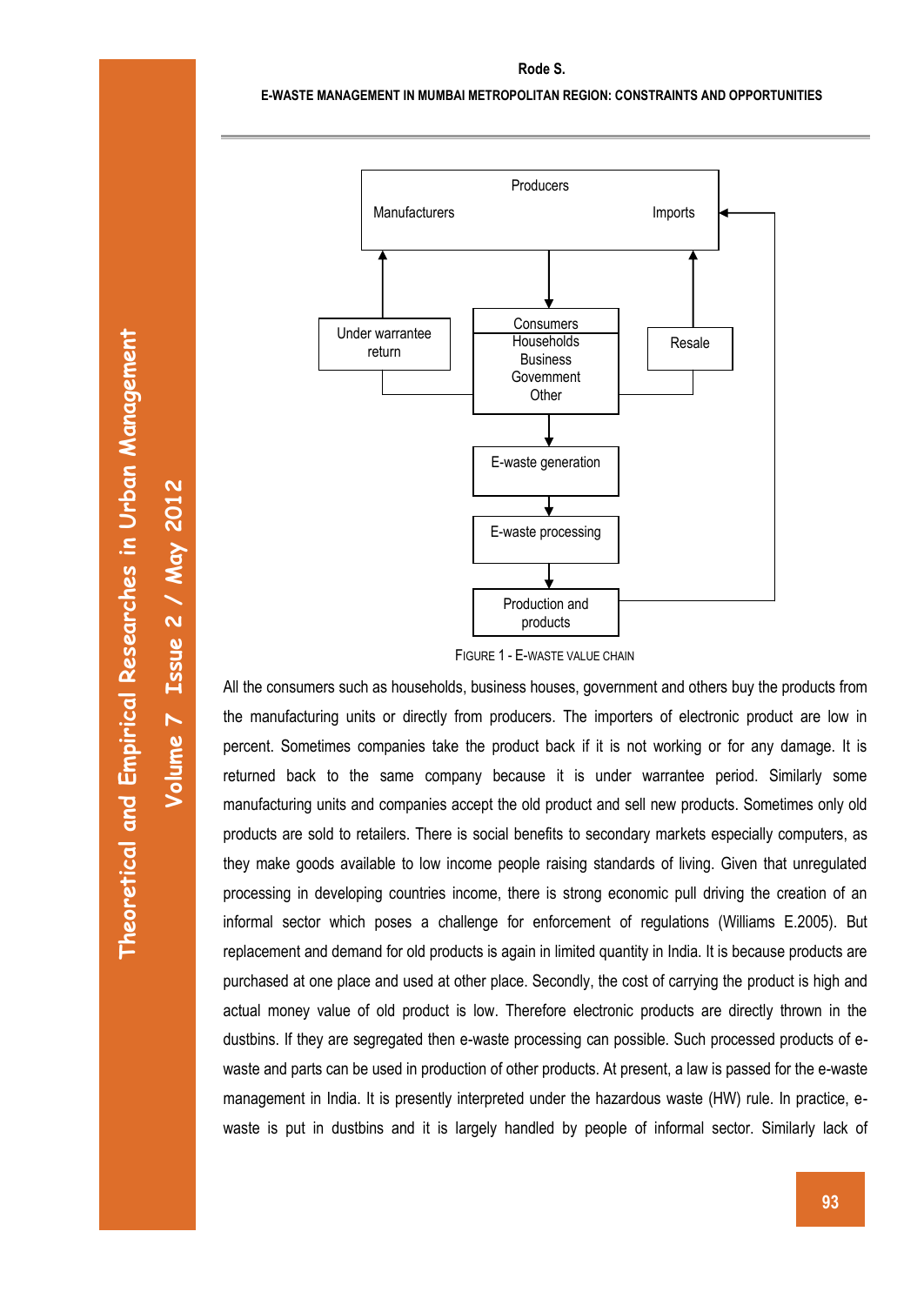#### **Rode S.**

 **NON-MOTORIZED TRANSPORTATION – AN EDUCATIONAL CHALLENGE FOR URBAN COMMUNITIES** 

awareness among people, e-waste is put into storage and awaited till disposal. It is sent to landfill or incinerated. Thirdly it reused either second hand product or refurnished. Some e-waste is recycled at recycling facilities. But the recycling capacity is very low in region. The main challenge of e-waste is the lack of awareness in relation to environment, social and economic aspect. The awareness is low among public, consumers, producers, institutions, policy makers and legislators. The availability of skilled manpower for recycling and adequate technologies is limited in region. In future it is possible to make recycling of e-waste a profitable business.

### **3. ECONOMETRIC METHOD**

We have developed econometric method to estimate the e-waste in Mumbai Metropolitan Region (MMR). It is as follows,

$$
\sum_{t=1}^{\infty} ew = sw^* \frac{(ew^*1)}{100}
$$
 (1)

**Where** 

ew: Total e-waste generated in region

sw: Total solid waste generated in region and it is measured in terms of Metric Tons (MT)

We have calculated the e-waste generated from the solid waste. It is one percent of the total solid waste in region.

Alternatively

$$
\sum_{t=1}^{\infty} ew = \sum_{t=1}^{i} (P + S + I + A + T + H)^* 1
$$
 (2)

**Where** 

ew: It is e-waste generated in region at time t

- P: Population of region at time t
- S: Shops and malls in region
- I: Number of industrial units in region
- A: Number of Schools, colleges and other educational institutions in region
- T: Theaters in region
- H: Health care institutions in all municipal corporations

Total population, shops and malls, industrial units, educational institutions, theaters and health care institutions gives the e-waste generation in particular time. We have multiplied the number of unit and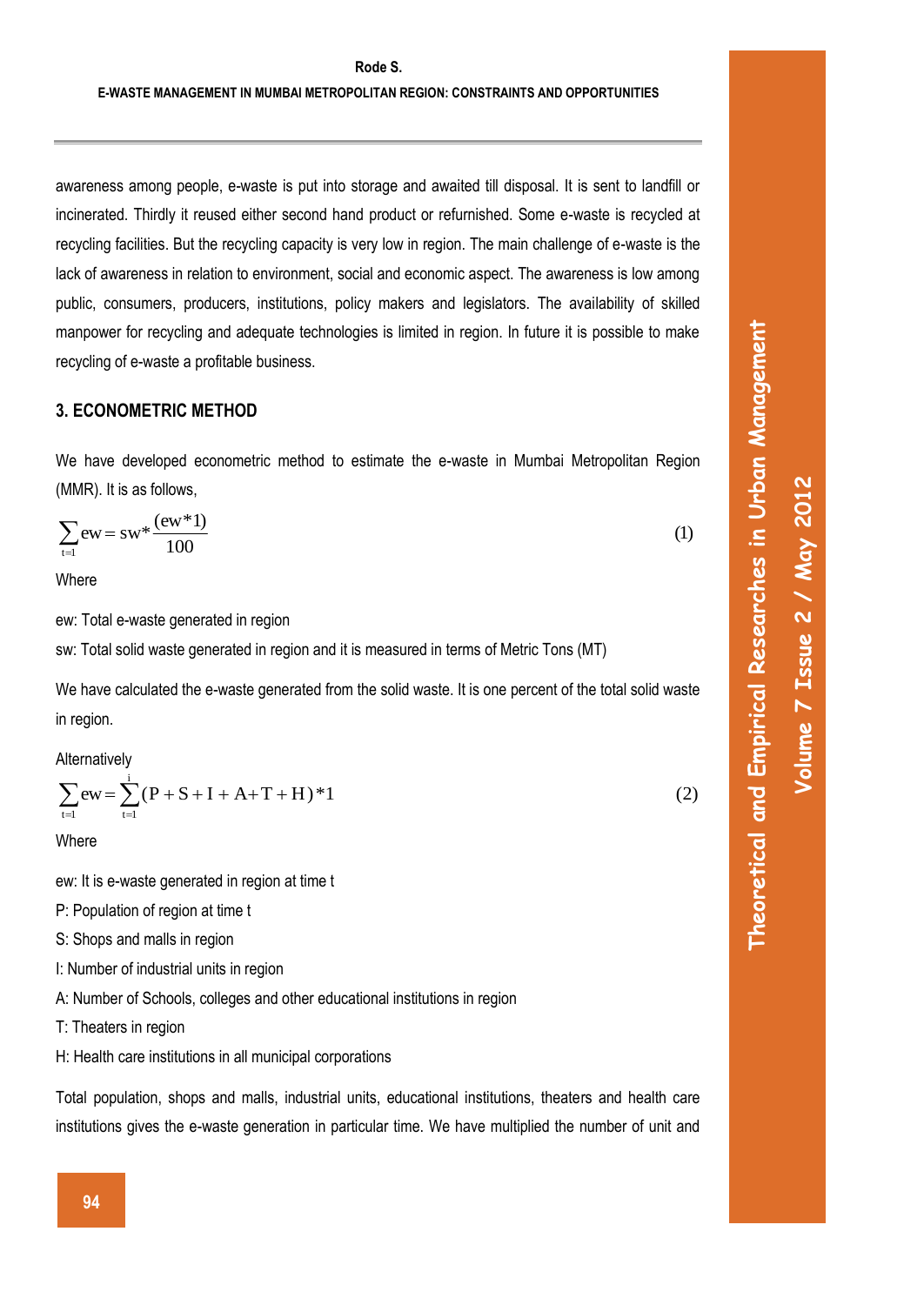**Volume 7 Issue 2 / May 2012** 

Volume 7 Issue 2 / May 2012

type of unit with e-waste generation capacity. E-waste generated by per capita in region is one kilo gram per annum. We have multiplied it with number of unit, population and visiting population to such units in region.

 **NON-MOTORIZED TRANSPORTATION – AN EDUCATIONAL CHALLENGE FOR URBAN COMMUNITIES** 

### **4. DATA COLLECTION AND ANALYSIS**

Data for this study is collected from the secondary sources. There are various reports related to ewaste, environment status report and city development report of Greater Mumbai, Thane, Ulhasnagar, Kalyan-Dombivali, Navi-Mumbai, Mira Bhayandar and Bhiwandi-Nizampur Municipal Corporation used. The Census 2011, 2001, 1991 provides the population of Municipal Corporations of Mumbai Metropolitan Region. Similarly 2001 census provides the number of units of theaters, hospitals, educational institutions, shops and malls and industrial units in each ward. We have estimated the total growth of the various units based on the annual growth rate. The e-waste generation is calculated based on the per unit e-waste. The alternative method of e-waste is also used as the proportion of ewaste to total solid waste in each Municipal Corporation. We have used the Ordinary Least Square (OLS) method to examine the co-related factors with e-waste in Municipal Corporations of metropolitan region.

# **5. ESTIMATION OF E-WASTE**

We have estimated the annual e-waste generated in each Municipal Corporation based on the above methodology. We have estimated the electronic waste in Greater Mumbai, Thane, Kalyan-Dombivali, Navi-Mumbai, Mira-Bhayandar and Bhivandi-Nizampur Municipal Corporation.

| TABLE T - ESTIMATION OF E-WASTE IN MUNICIPAL CORPORATION (IVIT) (ZUTZ) |                      |                |  |  |
|------------------------------------------------------------------------|----------------------|----------------|--|--|
| <b>Municipal Corporation</b>                                           | <b>Total e-waste</b> | <b>Percent</b> |  |  |
| Greater Mumbai                                                         | 31622.40             | 66.62          |  |  |
| Thane                                                                  | 3598.59              | 7.58           |  |  |
| Kalyan-Dombivali                                                       | 3282.73              | 6.92           |  |  |
| Ulhasnagar                                                             | 1769.15              | 3.73           |  |  |
| Navi-Mumbai                                                            | 3254.11              | 6.86           |  |  |
| Mira-Bhayandar                                                         | 2006.64              | 4.23           |  |  |
| Bhiwandi-Nizampur                                                      | 1935.18              | 4.08           |  |  |
| Total                                                                  | 47468.80             | 100.00         |  |  |
|                                                                        |                      |                |  |  |

 $T$  $\odot$   $\sim$   $T$   $\odot$   $\sim$   $T$   $\odot$   $\sim$   $M$   $\odot$   $M$   $\odot$   $\sim$   $M$  $\odot$   $\sim$   $M$  $\odot$   $\sim$   $M$  $\odot$   $\sim$   $M$ 

Source: Compiled from data

Above table shows that annually, Mumbai city has 31622.4 Metric Tons (MT) e-waste. It is highest in terms of all other municipal corporations in region. It is high because total population, shops, hospitals, malls, educational and small industrial units in city. There are many software and IT industrial units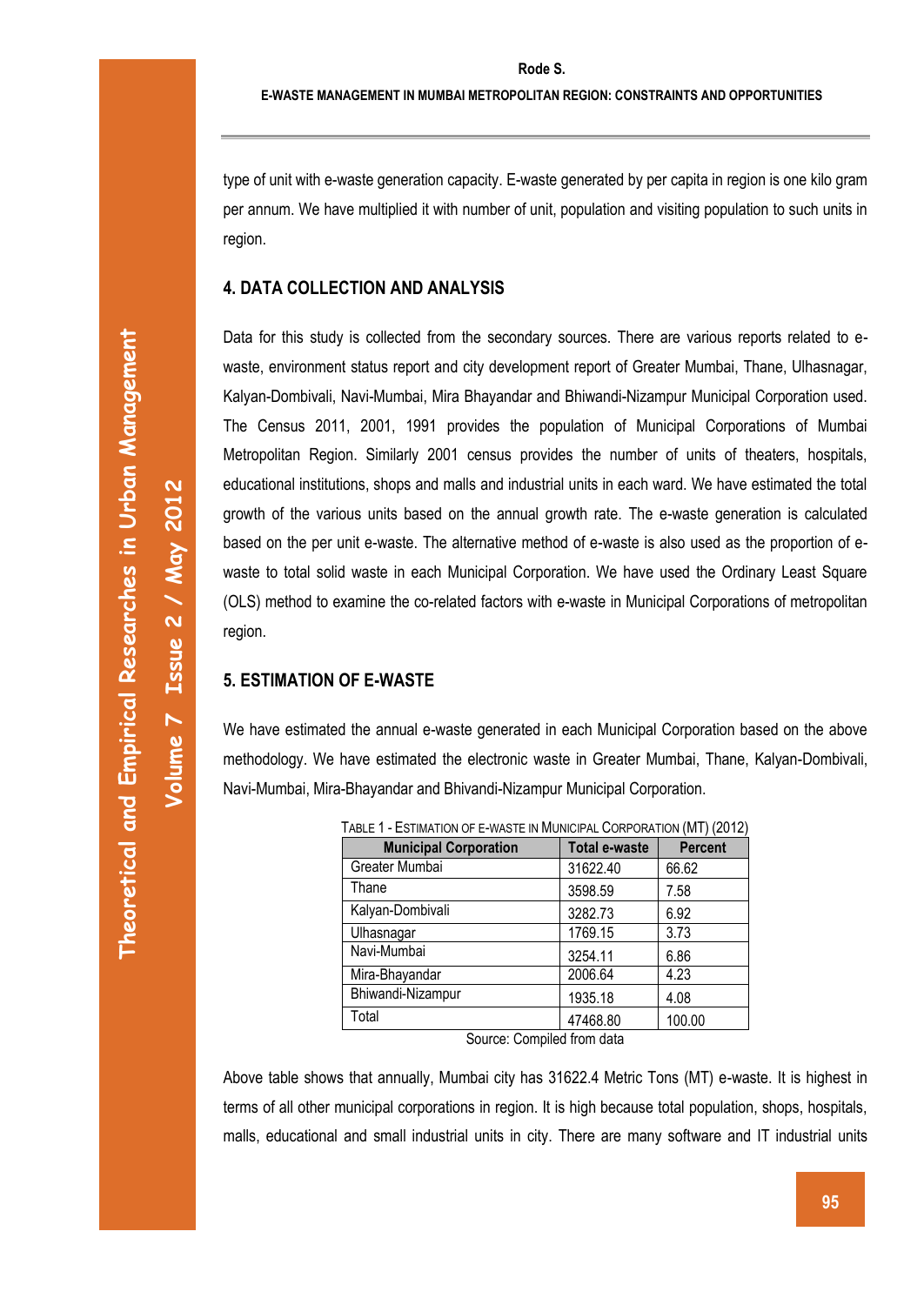generating e-waste in city. In Thane Municipal Corporation, the estimated e-waste is 3598.59 MT. It is again because of growth of population and other units in the corporation area. In Kalyan-Dombivali, the estimated E-waste is 3282.73MT. In Ulhasnagar, the E-waste is 1769.15 MT per year. In Ulhasnagar Corporation area, there are IT and software companies. Traditional industries such as textile, food articles, cosmetic, automobile, and chemical industries do not produce much e-waste. Therefore ewaste is moderate in corporation area. In Navi-Mumbai municipal corporation area, the estimated ewaste is 3254.11 MT per year. The city is modern but density of population is low. Therefore e-waste generated is low. But in future population and e-waste will rise. In Mira Bhayandar Municipal Corporation, the annual estimated e-waste is 2006.64MT. In Bhiwandi-Nizampur Municipal Corporation, the estimated e-waste is 1935.18MT per year. Bhiwandi city is famous for the textile units. Such units do not produce much e-waste. Total annual e-waste estimated in Mumbai metropolitan region is 47468.8 Metric Tons (MT) per year. It is further separated according to different components of each municipal corporation.

| <b>Constituents</b>                          | E-waste (MT)<br>annual | <b>Percent</b> |  |  |
|----------------------------------------------|------------------------|----------------|--|--|
| Population                                   | 20214.00               | 63.92          |  |  |
| Slums                                        | 5122.80                | 16.20          |  |  |
| Academic institutions                        | 464.76                 | 1.47           |  |  |
| Industry                                     | 486.00                 | 1.54           |  |  |
| <b>Theaters</b>                              | 133.20                 | 0.42           |  |  |
| Shops and malls                              | 4359.60                | 13.79          |  |  |
| Hospitals                                    | 298.80                 | 0.94           |  |  |
| Welfare<br>government<br>and<br>institutions | 543.60                 | 1.72           |  |  |
| Total                                        | 31622.76               | 100.00         |  |  |

TABLE 2 - E-WASTE ACCORDING TO DIFFERENT CONSTITUENTS IN BMC (MT)

Source: Compiled from data

In Brihanmumbai Municipal Corporation, population contributes 20214MT e-waste. People are using the various electronic items such as mobile phones, television, washing machine, refrigerators, computers and laptops. The replacement of electronic items is higher in city. It depends on the income of households. The annual e-waste by slums is 5122.8MT. The solid waste is not regularly collected in slums of Mumbai city. Therefore data of e-waste generated by slums and collection is not available. The e-waste from academic institutions is 464.76 MT annually in Mumbai Municipal Corporation. There are many schools, colleges, and other educational institutions which use computers, LCD, laptops, fax machines, printers for different purposes. Now e-learning and new methods of teaching are based on the technology. Most of the electronic items are used in the academic institutions. We have also estimated the e-waste generated by the industry which is 486MT. The e-waste by the theaters is 133.2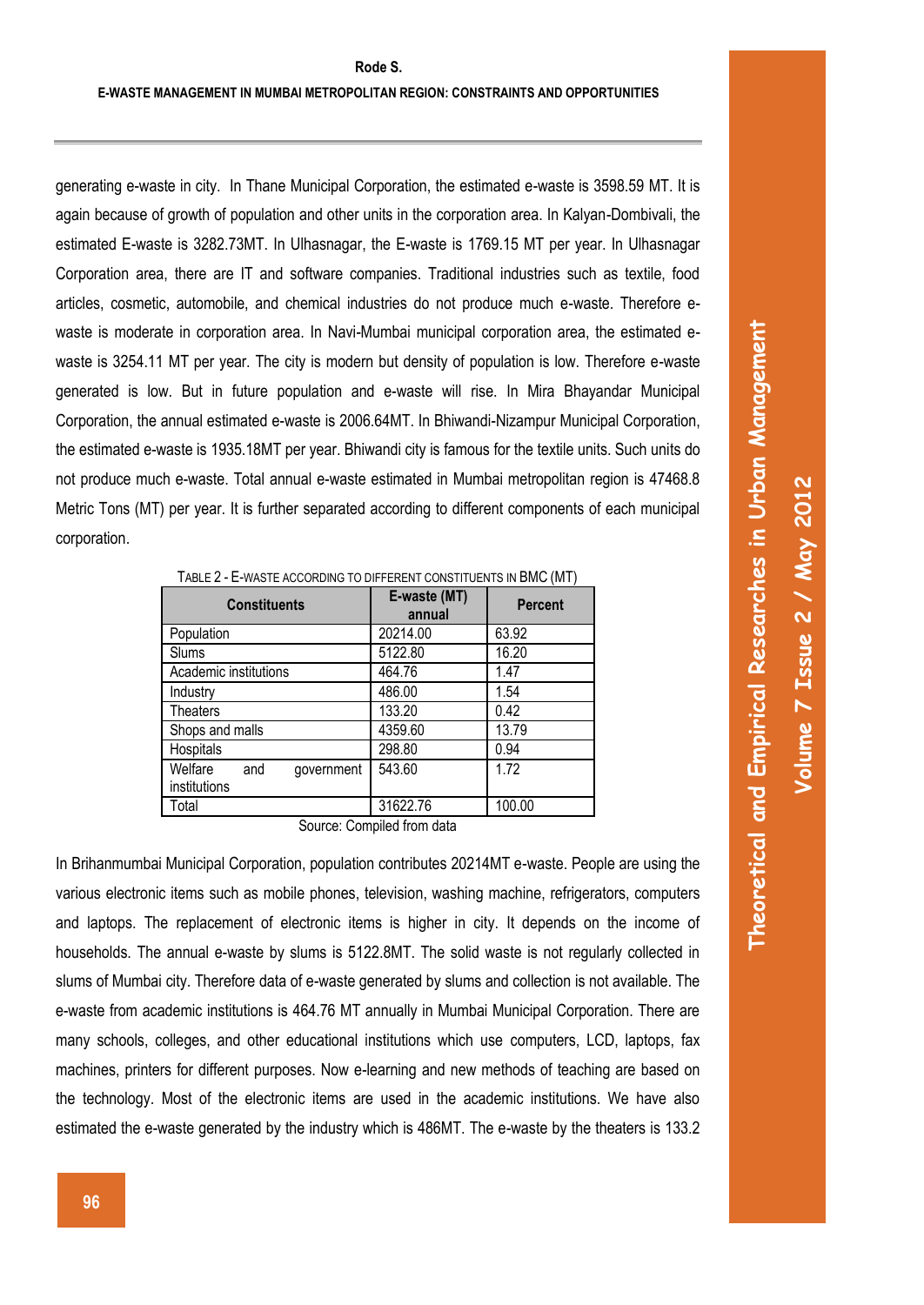MT. Shops and malls are also contributing to e-waste and it is 4359.6MT. Hospitals also contributing the e-waste which is calculated as 298.8MT. The welfare centers and government institutions are also contributing the e-waste and it is 543.60MT. There are different government departments in the city which are using the electronic goods. When grants are given, the old electronic products are replaced with new products. The old products are discarded in the dust bins. Total annual e-waste generated in the city is 31622.76 Metric Tons (MT).

### **6. E-WASTE GENERATION IN THANE DISTRICT**

We have also estimated the e-waste in Thane district according to different constituents in each municipal corporation. The municipal corporations and constituents of e-waste generated are explained in the following table.

| <b>Constituents</b>              | Thane   | Kalyan-<br><b>Dombivali</b> | <b>Ulhas</b><br><b>Nagar</b> | Navi-<br><b>Mumbai</b> | <b>Mira</b><br><b>Bhayandar</b> | Bhiwandi-<br><b>Nizampur</b> | <b>Total</b> |
|----------------------------------|---------|-----------------------------|------------------------------|------------------------|---------------------------------|------------------------------|--------------|
| Population                       | 2788.81 | 2382.8                      | 937.94                       | 2272.57                | 1401.59                         | 1324.94                      | 11108.65     |
| Industry                         | 317.09  | 469.55                      | 595.69                       | 568.15                 | 350.39                          | 331.24                       | 2632.11      |
| shops                            | 39.56   | 37.12                       | 32.65                        | 24.95                  | 41.98                           | 33.44                        | 209.7        |
| Theaters                         | 44.82   | 46.76                       | 54.11                        | 27.18                  | 53.57                           | 52.38                        | 278.82       |
| Preschool                        | 71.71   | 60.55                       | 29.45                        | 71.71                  | 35.64                           | 33.66                        | 302.72       |
| Secondary<br>schools             | 64.84   | 57.28                       | 27.83                        | 67.82                  | 33.66                           | 31.86                        | 283.29       |
| Colleges                         | 9.4     | 5.8                         | 2.81                         | 6.88                   | 3.38                            | 3.2                          | 31.47        |
| Post<br>graduate<br>institutions | 8.57    | 6.05                        | 2.95                         | 7.16                   | 3.53                            | 3.35                         | 31.61        |
| Hospitals                        | 253.8   | 216.83                      | 85.72                        | 207.68                 | 82.91                           | 120.56                       | 967.5        |
| Total                            | 3598.59 | 3282.73                     | 1769.15                      | 3254.11                | 2006.64                         | 1935.18                      | 15846.4      |

TABLE 3 - E-WASTE GENERATION ACCORDING TO CONSTITUENTS IN MUNICIPAL CORPORATIONS OF THANE DISTRICT (MT)

Source: Compiled from data

Table 3 shows that in Thane Municipal Corporation, the population contributing 2788.81MT e-waste annually. In Thane city, migration of population is high. People use electronic goods in their daily routine activities. Due to proximity to financial capital, the use of mobiles, laptops, computer's is higher in city. In Ulhasnagar Municipal Corporation area, there are different IT parks and software companies. Most of the IT firms are contributing maximum e-waste. We have estimated that industry would be contributing 595.69 MT in Ulhasnagar Municipal Corporation. Shops have 41.98MT e-waste in Mira Bhayandar area. The density of electronic shops in such Municipal Corporation is very high. In Ulhasnagar city, due to industrial and manufacturing units there are many mini theaters. They generate e-waste which we have estimated annually as 44.82 MT. E-waste by primary schools in each Thane and Mira-Bhayandar

**Volume 7 Issue 2 / May 2012**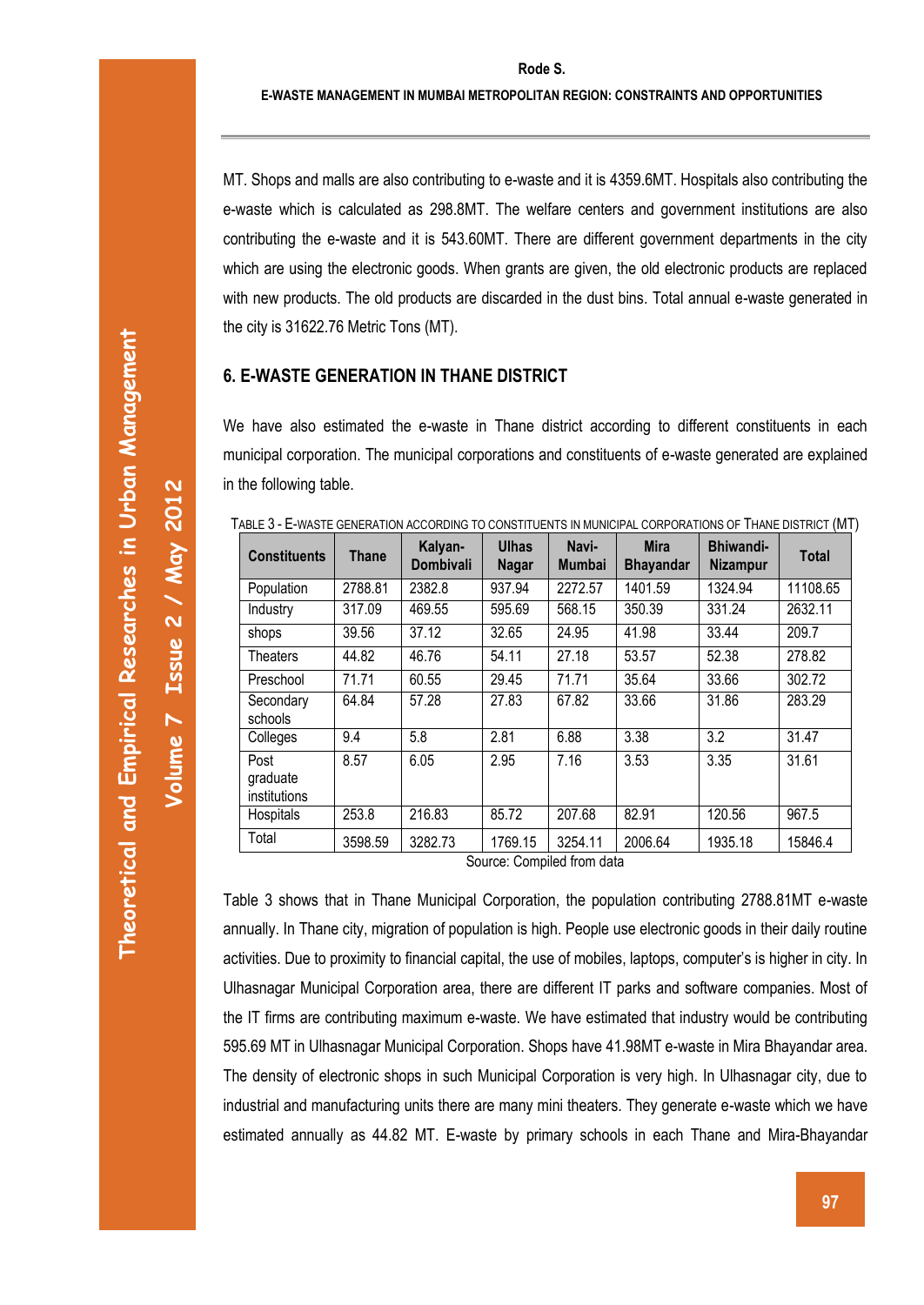Municipal Corporation area is71.71MT respectively. Secondary school contributes 67.82MT e-waste in Navi-Mumbai Municipal Corporation area. Colleges have 9.4MT annual e-waste in Thane Municipal Corporation. In Thane city, numbers of college students are higher. They required computers, LCD, printers during their study. Most of the educational institutions are providing all the inputs to students but its use ultimately get add in e-waste generation. Post graduate institutions have 8.57MT e-waste in Thane Municipal Corporation. Hospitals contribute 253.8MT annual e-waste in Thane Municipal Corporation. Thane city has two big public hospitals and many private hospitals. Many patients are regularly take treatment in such hospitals. The e-waste generated is high in corporation area. The lowest e-waste is generated by hospitals in (82.91MT) Mira-Bhayandar Municipal Corporation. Most of the people from western region take treatment in hospitals of Mumbai city. Most of the hospitals are modern and provide treatment on various health problems .The number of hospitals and dispensaries in the Mira–Bhayandar Municipal Corporation are less therefore e-waste generation is very low. In Thane district, Population of six Municipal Corporation contributes 11108.65MT e-waste annually which is highest in terms of total volume. The lowest e-waste is contributed by the colleges of six Municipal Corporations which is 31.47 MT annually. Colleges have few computer labs, printers, fax machines etc. where e-waste generation is low. Therefore e-waste generated by colleges is very low in Thane district.

# **7. REGRESSION RESULTS**

In order to examine the co-relation of e-waste with other constituents in all municipal corporations, we have used the Ordinary Least Square (OLS) method (Greene, W. H. 2003). The model is given as follows:

$$
\sum_{t=1}^{\infty} \text{ew} = a + \beta_1 \text{pop} + \beta_2 I + \beta_3 H + \beta_4 A + \beta_5 S + \beta_6 T + \varepsilon
$$
\n(3)

**Where** 

- $\sum_{t=1}$  ew: total e-waste in all municipal corporations of Mumbai Metropolitan Region at time t. It is used as dependent variable.
- Pop: Population in all municipal corporations in the region
- I: Industrial units in all municipal corporations
- H: Hospitals and visitors to hospitals in all municipal corporations
- A: Academic institutions of municipal corporations of metropolitan region.
- S: Shops and malls in the municipal corporations
- T: Theaters in all the municipal corporations
- ϵ: Error term in least square equation

**Volume 7 Issue 2 / May 2012**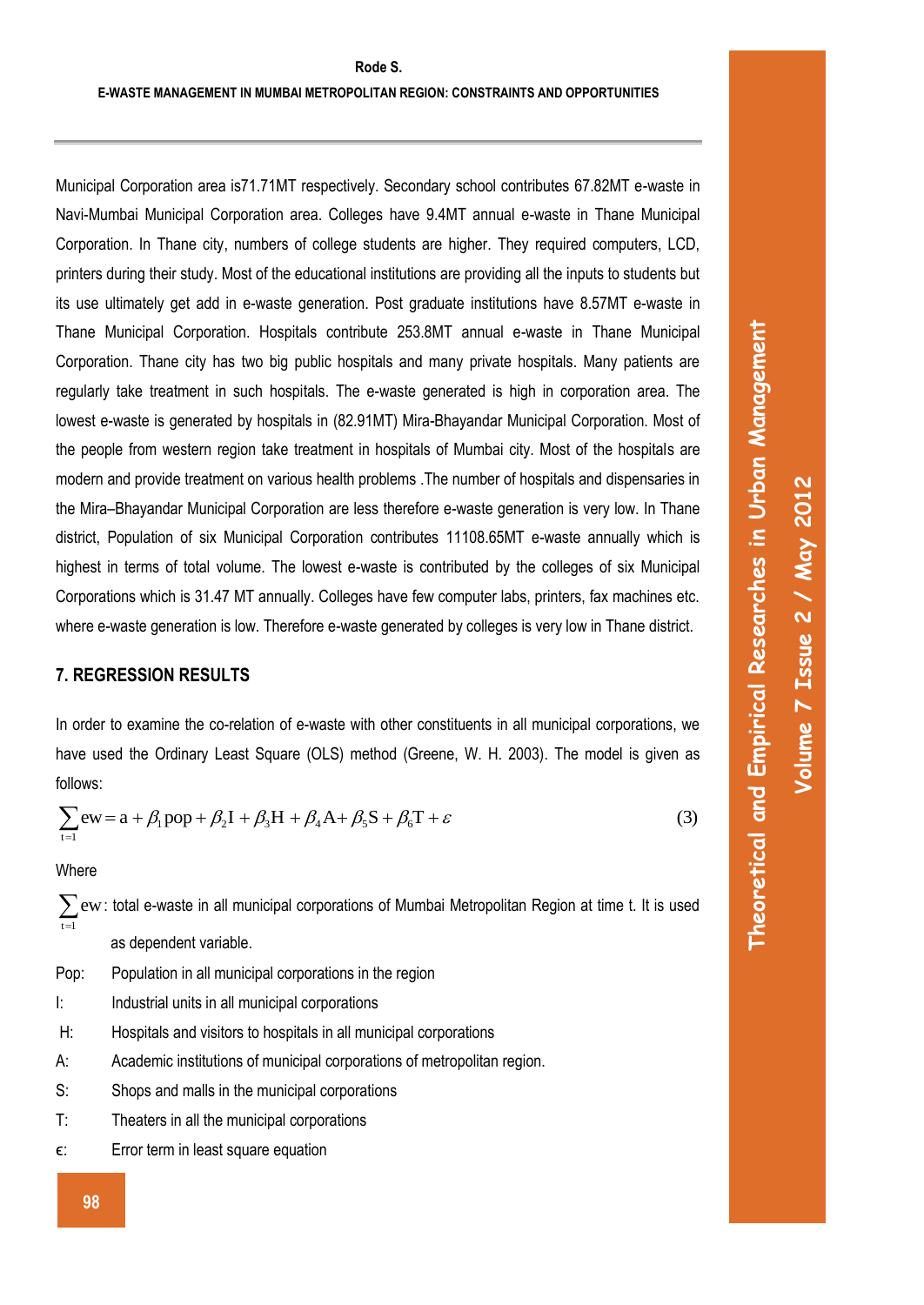#### **E-WASTE MANAGEMENT IN MUMBAI METROPOLITAN REGION: CONSTRAINTS AND OPPORTUNITIES**

We have regressed independent variable on dependent variables and the results are explained in the following table.

 **NON-MOTORIZED TRANSPORTATION – AN EDUCATIONAL CHALLENGE FOR URBAN COMMUNITIES** 

| <b>Variables</b>           | <b>Co-efficient (Standard error)</b>                  | T test    |  |  |  |
|----------------------------|-------------------------------------------------------|-----------|--|--|--|
| Population                 | $1.68*(0.00)$                                         | 2005.75   |  |  |  |
| Constant                   | -14856.28(53.00)                                      | $-280.27$ |  |  |  |
|                            | R-square=1.00 Adjusted R-square = 1.00 Root MSE=78.48 |           |  |  |  |
| * Significant at 1 percent |                                                       |           |  |  |  |

TABLE 4 - ORDINARY LEAST SQUARE (OLS) REGRESSION RESULTS

Above table shows that the population in all municipal corporations in metropolitan region is positively co-related to the e-waste generation. It is because the growth of population is higher in metropolitan region. Migration in metropolitan region is very high. People use mobile phones, purchase washing

machines, LCD, refrigerator, computers and laptops. They discard different electronic items in short period due to high income growth. Therefore e-waste generated by per capita is very high in region. The e-waste generated by population is positively co-related to total e-waste generated in region and it is statistically significant. Population visiting malls, shops, theaters, health care and educational institutions is in proportion with population growth. There is multi-co linearity with the ordinary least square regression. Therefore all other variables are not statistically significant. It is limitation of this study.

# **8. FUTURE ESTIMATION OF E-WASTE**

E-waste will increase as economies grow and new technologies are developed (Robinson B.H.2009). In order to develop capacity and awareness of e-waste, we have calculated future e-waste in all six Municipal Corporations. We have used the per capita e-waste generated, annual growth and number of units in each municipal corporation. It is explained in the following table.

| <u> I ADLL V = L=IINATL LOTIIIIATLD I VINTUTUNE I LINOD IIII I TEN TEAN.</u> |          |          |          |          |  |
|------------------------------------------------------------------------------|----------|----------|----------|----------|--|
| <b>Municipal Corporation</b>                                                 | 2021     | 2031     | 2041     | 2051     |  |
| Mumbai                                                                       | 46663.20 | 63163.20 | 79663.20 | 96163.20 |  |
| Thane                                                                        | 4969.94  | 6406.34  | 7842.74  | 9279.14  |  |
| Kalyan-Dombivali                                                             | 4466.52  | 5686.52  | 6906.52  | 8126.52  |  |
| Ulhasnagar                                                                   | 2825.46  | 3897.86  | 4970.26  | 6042.66  |  |
| Navi-Mumbai                                                                  | 4202.31  | 5154.91  | 6107.51  | 7060.11  |  |
| Mira-Bhayandar                                                               | 2961.02  | 3907.12  | 4853.22  | 5799.32  |  |
| Bhiwandi-Nizampur                                                            | 2797.27  | 3670.27  | 4543.27  | 5416.27  |  |

TABLE 5 - E-WASTE ESTIMATED FOR FUTURE PERIOD (MT PER YEAR)

Source: Compiled from data

Table 4 shows that E-waste in Mumbai metropolitan region is increasing fast due to number of reasons. It is important to consider e-waste for different Municipal Corporations and periods. In 2012, the e-waste generated in Mumbai city is 31622.40MT but in 2041, it will reach up to 79663.20 MT. In 2051, it will be

**Volume 7 Issue 2 / May 2012**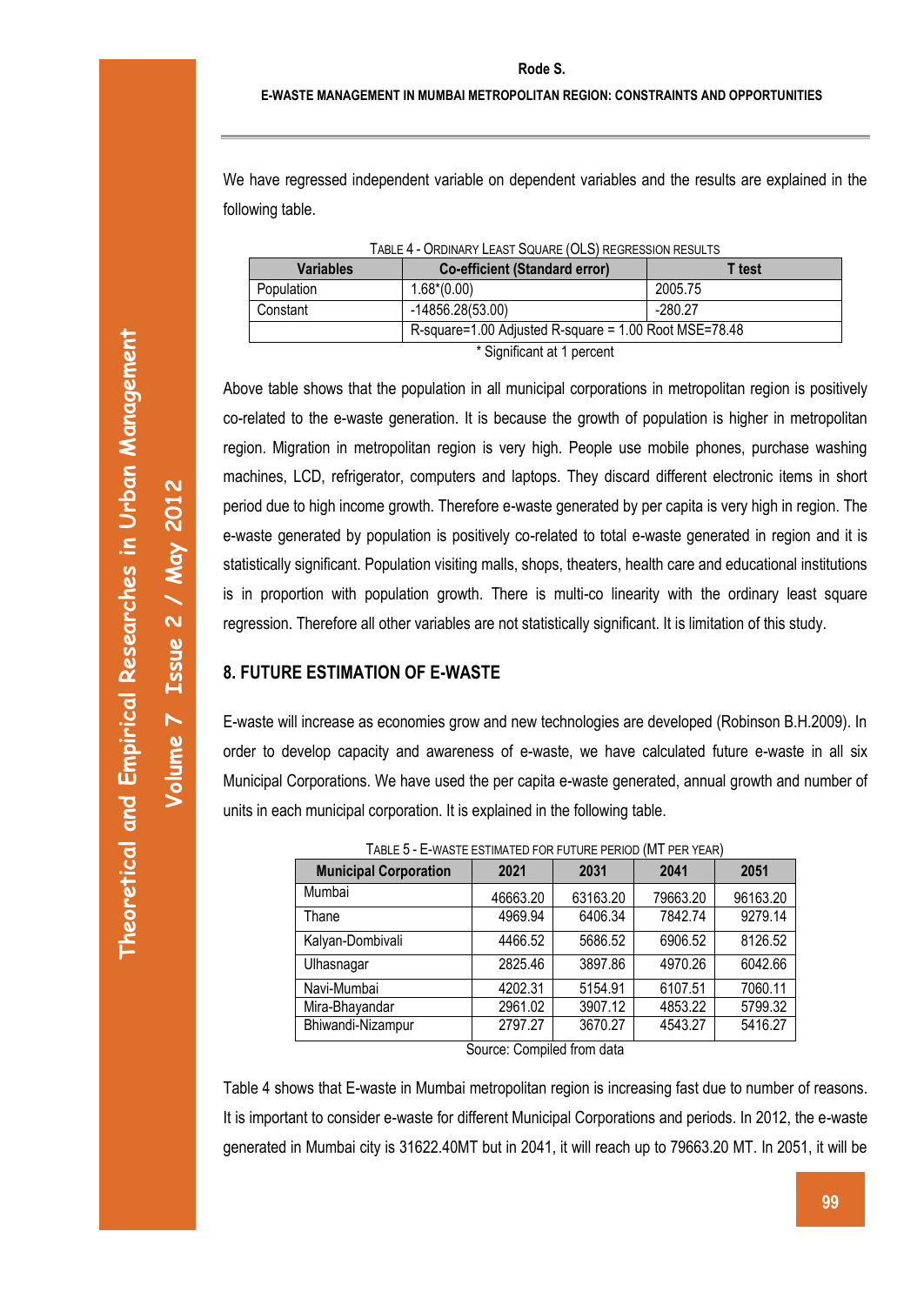96163.20MT. In city, the use of electronic items will rise very fast. Due to high income, standard of living and work preference, people will replace and buy electronic items. In Thane Municipal Corporation, the e-waste in 2012 is estimated as 3598.59MT. In 2051, it will be 9279.14MT. In Thane population, academic institutions and hospitals are the main drivers of e-waste. In Kalyan-Dombivali Municipal Corporation, the e-waste generated in 2012 is 3282.72MT. In 2051, e-waste in such municipal corporation will rise up to 8126.52MT annually. Industrial units will contribute more e-waste in this area. In Ulhasnagar, the e-waste in 2012 is estimated as 1769.15 MT but in 2051, it is estimated as 6042.66MT. Population growth and industrial development are the major determinants of e-waste in the area. In Navi- Mumbai, the e-waste in 2012 is 3254.11MT. In 2051, it is estimated as 7060.11MT. Navi Mumbai is a modern and planned city in MMR. It is twenty first century city, therefore population, theaters, education institutions will rise fast and therefore the e-waste generation would be very high. In Mira-Bhayandar Municipal Corporation, e-waste is 2006.64MT in the year 2012. But in 2051, it is estimated as 5799.32MT annually. There is moderate growth of all the constituents in corporation area till 2051. The e-waste will rise moderately and same along with other municipal corporations. In Bhiwandi-Nizampur, the e-waste is 1935.18MT in 2012 but in 2051, it is estimated as 5416.27MT. Again in this municipal corporation, there is moderate rise in the e-waste till 2051. In 2051, e-waste will be double of present e-waste in all municipal corporations of Mumbai Metropolitan Region. E-waste generation in Ulhasnagar, Mira-Bhayandar and Bhiwandi-Nizampur Municipal Corporation will be almost same in 2051. Such huge amount of e-waste in region sparks number of issues and problems. If ewaste issue is not taken seriously then metropolitan region will have water, air pollution. It will also affect on health of human being.

### **9. POLICIES**

The continuous dependence on electronic equipments at home and in the workplace has given rise to a new environmental challenge: Electronic waste (Peralta G.L. and P.M.Fontanos 2006).E-waste in Mumbai metropolitan region is rising fast. The population, hospitals, industrial units, shops are rising in terms number. They generate e-waste during their day today economic activities. Maximum e-waste by the households, commercial units, hospitals and shops is thrown in the dustbins. It is further transferred with solid waste to landfill sites. Some proportion of e-waste is collected by the waste pickers. But maximum e-waste is sent for land filling which is sometimes burned. E-waste pollutes air, water and land. It has hazardous effect on human health. The current practices and e-waste management suffer from a number of drawbacks like the difficulty in inventorisation, unhealthy conditions of informal recycling, inadequate legislation, poor awareness and reluctance on part of the corporate to address the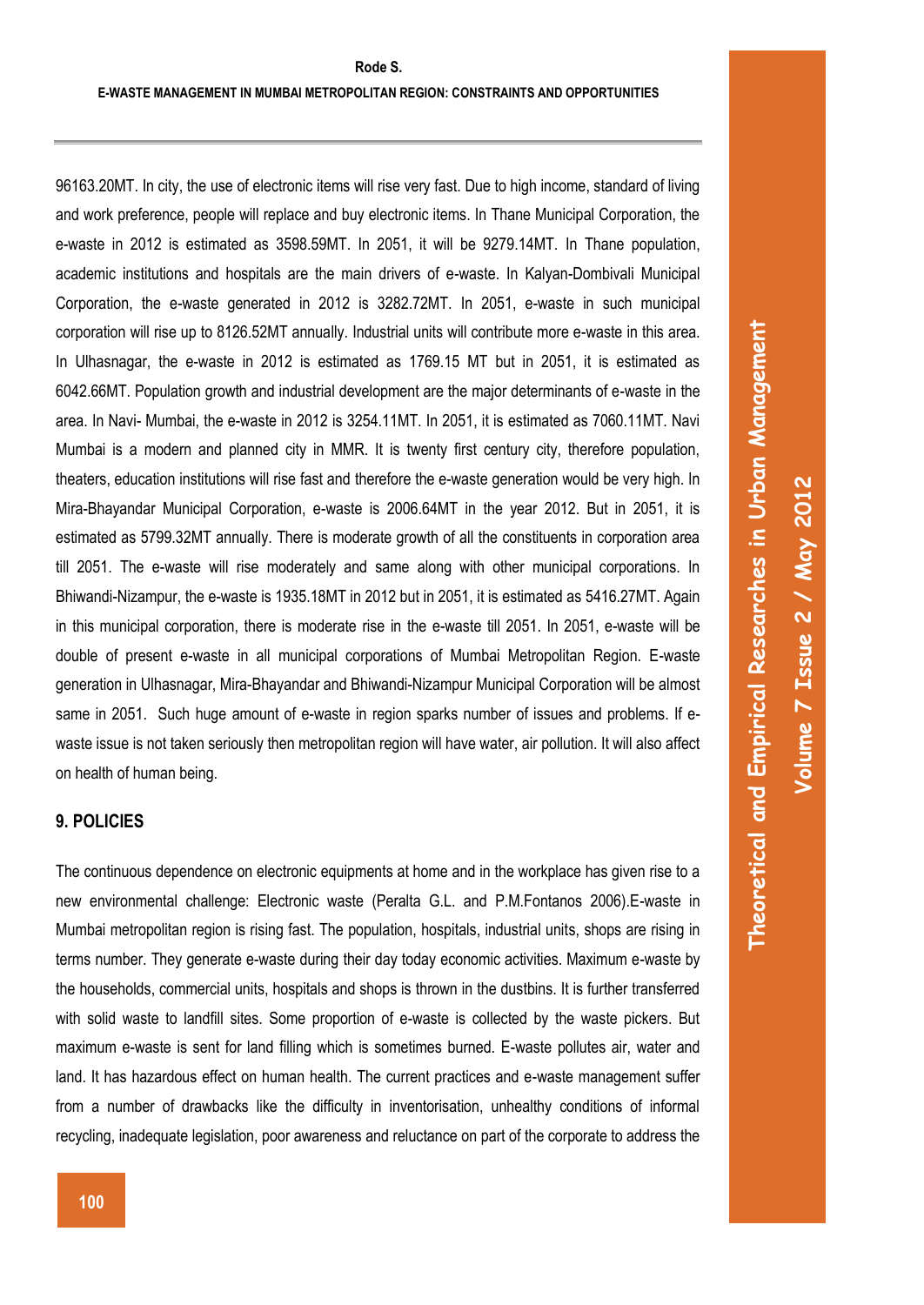**Theoretical and Empirical Researches in Urban Management**  Theoretical and Empirical Researches in Urban Management

**Volume 7 Issue 2 / May 2012** 

Volume 7 Issue 2 / May 2012

critical issue (Joseph K.2007). There is need of different alternative policies from the suppliers to the recyclers. Suppliers of e-waste must provide manufacturers with environmental friendly material and components. Manufacturers can influence the electronic product by design, material choice, manufacturing processes, product delivery and product system support. In city, people will purchase electronic goods which will available to them. Product system should reduce the toxicity and energy use. It is very high in present electronic goods. The electronic products must be available for reuse and exchange. While buying the electronic products, manufacturers should assure on printed bill that they will take product back after specific time period. Manufacturers must reuse components and materials of old electronic products. For example, recycled plastic must get reused in new products. It is usual task which is done in different industries. Manufacturers should give incentives to their customers for all electronic product return through a "buy back approach" in Mumbai metropolitan region. The old electronic goods can be collected and discount could be given on new products purchased by the consumers. It is easy to give old product and get the new with additional features in product. Government should make compulsory to all the vendors in all municipal corporations to take back their old electronic devices/ products. Such products should be periodically taken at the end of life of all electronic products. The old and not working electronic product should then send to recycling. Some products need a separate and some products need a common facility for recycling. Municipal corporations should first send products at common recycling center. Recycled products must be sold to the manufacturers.

E-waste collection system needs to be established so that e-waste can be collected from the right place. Municipal corporations must provide yellow bins at common places in their respective area. They must be under the plastic shade so that the rain water will not harm e-waste. Each municipal corporation should ensure the zero e-waste in city. Collection centers should be well located with particular distance in city. There should be separate vehicles and workers to collect e-waste regularly from such bins. All collected e-waste should be send to the recycling unit.

Most of the e-waste can be recycled with proper technique. Many discarded machines contain usable parts which could be salvaged and combined with other used equipment to create a working unit. It is very easy but it is labor intensive task to remove or break the parts of machines. Skilled workers required to inspect and test components and then reassemble them into complete working machine. Institutional infrastructure including e-waste collection, transportation, treatment, storage, recovery and disposal need to be established at regional level. It will solve the recycling issue of electronic goods. Established recycling center should get support of NGO's, government and private sector. Private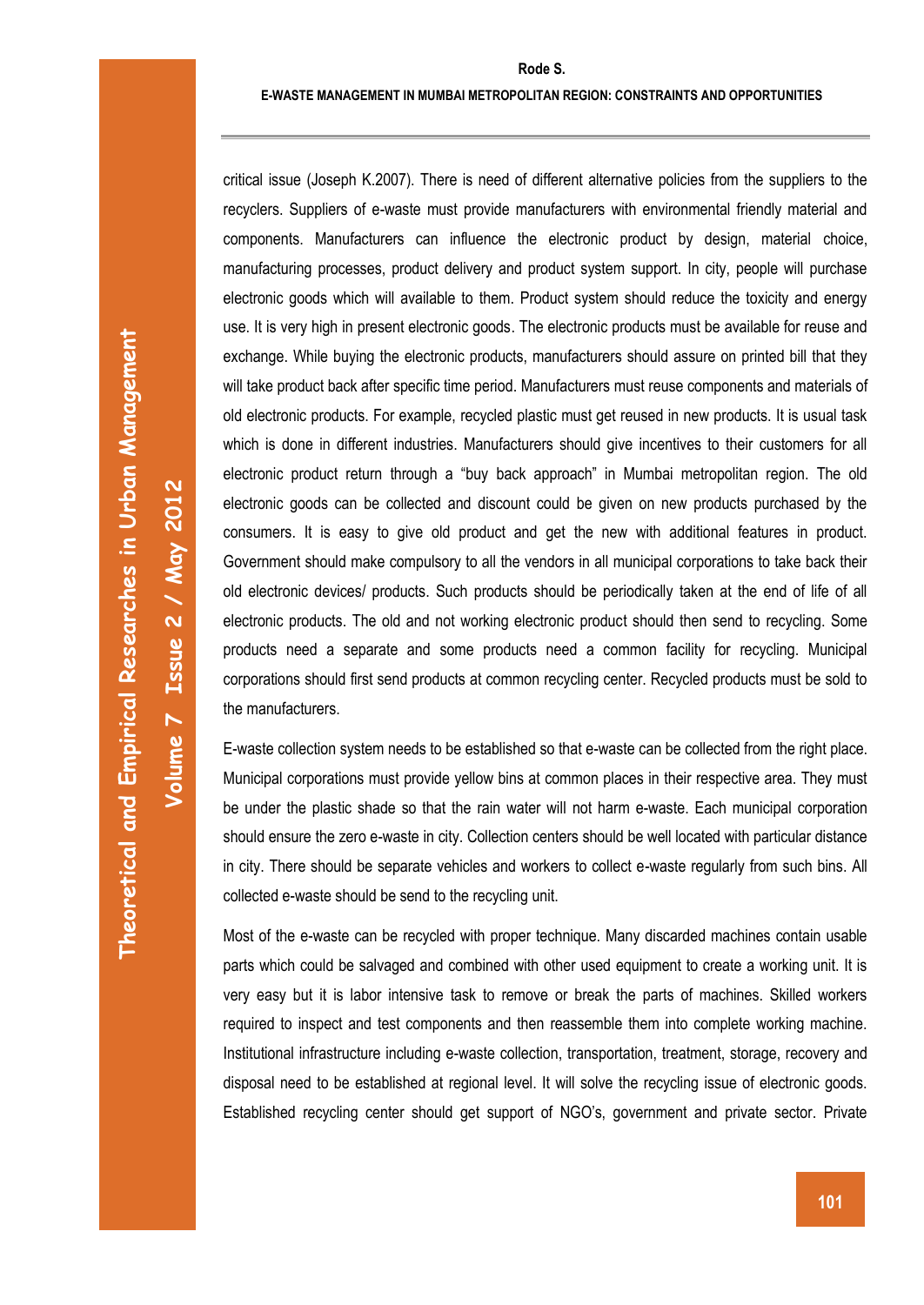sector is interested for investment in the e-waste projects. But they must be made sure of their financial returns.

 **NON-MOTORIZED TRANSPORTATION – AN EDUCATIONAL CHALLENGE FOR URBAN COMMUNITIES** 

The future of e-waste management depends on Municipal Corporations. The attitude of citizens is also important. The key role of manufacturers and bulk consumers is required to shape and develop community participation. It will help to collect maximum e-waste from corporation area. But lack of civic sense and awareness among city residents is a major hurdle to keep e-waste out of municipal waste stream. Collaboration campaigns are required to sensitize the users. Consumers in all corporations should pay some amount for recycling of electronic goods. It will be economically viable project. Consumers need to be informed of their role in the e-waste management. Consumers need to be educated to buy only necessary products that utilize some of the emerging technologies to be identified through eco-labeling.

Awareness raising programs and activities on issues related to the environmentally sound management health safety aspects of e-waste are required in region. Such awareness and campaign for better management is required for different target groups. Government, citizens, recyclers, waste collectors, municipalities' producers and all other stakeholders should be made aware of the e-waste problem in society. It will help to solve e-waste problem at some extent. This will be all the more feasible and transparent and well known e-waste solutions index (Gossart G. and Huisman J. 2011). Municipalities should introduce an additional container which private households can drop of metals, woods, textiles, plastics and small e-waste appliances such as toasters, mixers, shavers, mobile phones after removal of the batteries. Different approaches should be allowed private households for disposal of small ewaste appliances and other valuable materials together with packaging materials in the bins. Some municipalities offer household collections of such specific items from time to time they announce the date and private households can place their waste items on the street for pickup. Private households can also call up the municipal waste collection authorities to pick up items from their household. This service normally has to be paid off (Deubzer O.2011). It is better to have the different solutions for ewaste in all the different municipal corporations. It will help to reduce the e-waste problem in metropolitan region. E-waste free cities always improve standard of living, health outcome and economic growth.

#### **REFERENCES**

Cedric Gossart and Jaco Huisman (2011) "Improving e-waste policies: The role of post –normal indicators" Paper presented at the 2011 ESEE conference.